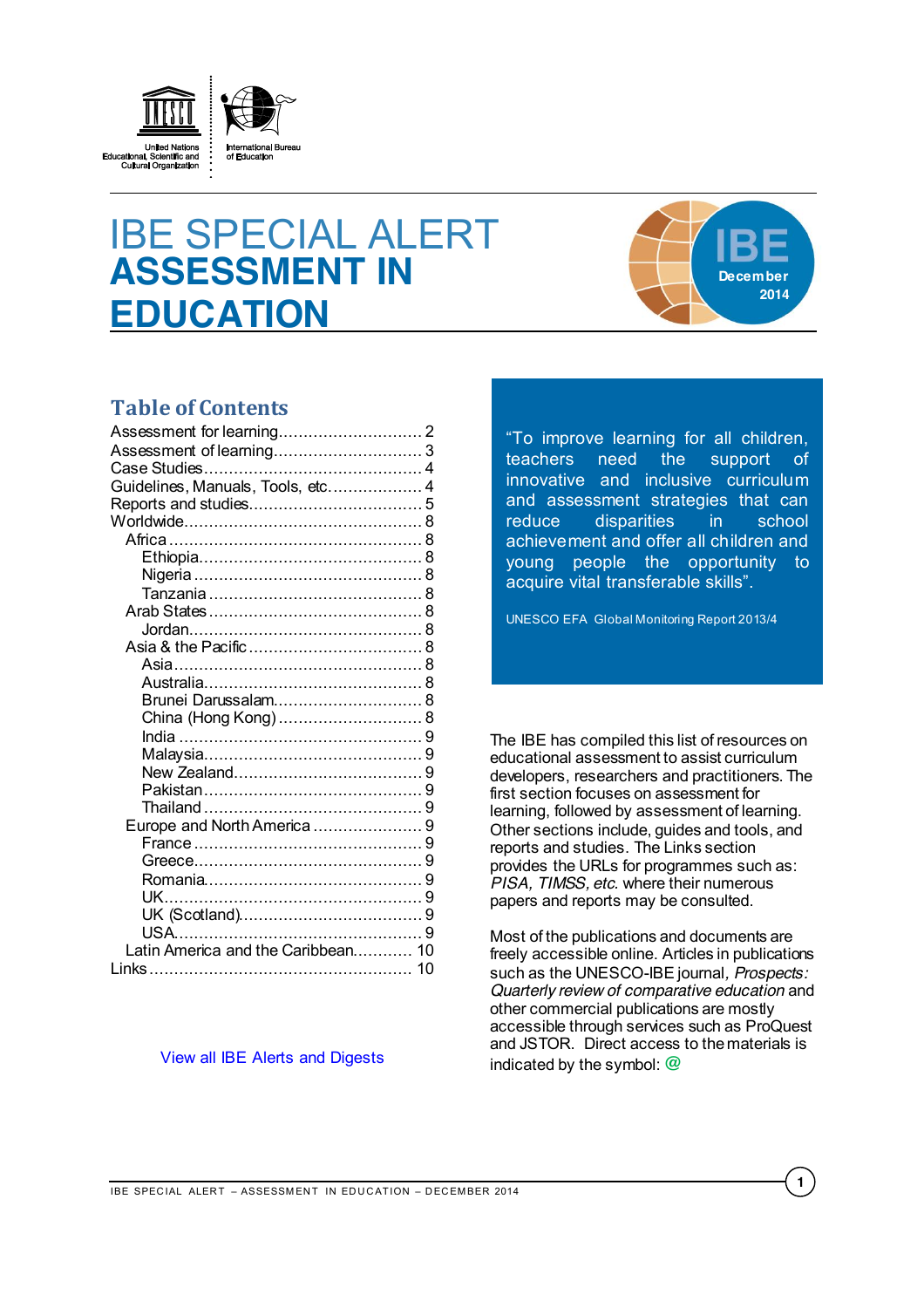# <span id="page-1-0"></span>**Assessment for learning**

**@** [Accountability for College and Career](https://edpolicy.stanford.edu/sites/default/files/publications/accountability-college-and-career-readiness-developing-new-paradigm.pdf)  [Readiness: Developing a New Paradigm](https://edpolicy.stanford.edu/sites/default/files/publications/accountability-college-and-career-readiness-developing-new-paradigm.pdf) Linda Darling-Hammond et al. Stanford Center for Opportunity Policy in Education, 2014

**@** [Aportes para la enseñanza de la lectura](http://unesdoc.unesco.org/images/0018/001802/180220s.pdf) Ana Atorresi, OREALC/LLECE, 2009

#### **@** [Aportes para la enseñanza de la](http://unesdoc.unesco.org/images/0018/001802/180273s.pdf)  [matemática](http://unesdoc.unesco.org/images/0018/001802/180273s.pdf) OREALC/LLECE, 2009

**@** [Assessment for learning: effects and](http://cdn.cfbt.com/~/media/cfbtcorporate/files/research/2013/r-assessment-for-learning-2013.pdf)  [impact](http://cdn.cfbt.com/~/media/cfbtcorporate/files/research/2013/r-assessment-for-learning-2013.pdf) María Teresa Flórez, Pamela Sammons, CfBT Education Trust, 2013

[The assessment of enterprise education in the](http://search.proquest.com/pqcentral/docview/904944310/fulltextPDF/B67F3397B44A4EEEPQ/72?accountid=41859)  [secondary education sector](http://search.proquest.com/pqcentral/docview/904944310/fulltextPDF/B67F3397B44A4EEEPQ/72?accountid=41859) M.C-.Draycott et al. Education & Training, V.53.8/9 2011 (ProQuest)

**@** [Assessment: the bridge between teaching](http://www.ncte.org/library/NCTEFiles/Resources/Journals/VM/0212-dec2013/VM0212Assessment.pdf)  [and learning](http://www.ncte.org/library/NCTEFiles/Resources/Journals/VM/0212-dec2013/VM0212Assessment.pdf) D. Wiliam, Voices from the Middle, V.21 (2) December 2013

**@** [Democratic and learning-oriented](http://unesdoc.unesco.org/images/0022/002265/226550e.pdf)  [assessment practices in early childhood care](http://unesdoc.unesco.org/images/0022/002265/226550e.pdf)  [and education in New Zealand](http://unesdoc.unesco.org/images/0022/002265/226550e.pdf) Linda Mitchell; Margaret Carr, UNESCO, 2014



**@** [Évaluer pour \(mieux\) faire apprendre](http://ife.ens-lyon.fr/vst/DA-Veille/94-septembre-2014.pdf) Feyfant, O. Rey, Dossier de veille de l'IFÉ n° 94, septembre 2014

#### **@** [La evaluación de los aprendizajes](http://www.rinace.net/riee/numeros/vol2-num1/RIEE,%20Vol2,1.pdf)  [escolares: un recurso estratégico para mejorar](http://www.rinace.net/riee/numeros/vol2-num1/RIEE,%20Vol2,1.pdf)  [la calidad educativa](http://www.rinace.net/riee/numeros/vol2-num1/RIEE,%20Vol2,1.pdf)

Marcela Román y F. Javier Murillo, Revista Iberoamericana de Evaluacíon Educativa, V.2(1), RINACE, 2009

# [Exploring Primary School Teachers'](http://search.proquest.com/pqcentral/docview/1561743537/3444DAFDEB524D65PQ/23?accountid=41859)

[Conceptions of "Assessment for Learning"](http://search.proquest.com/pqcentral/docview/1561743537/3444DAFDEB524D65PQ/23?accountid=41859) R.A.Rashid. International Education Studies V.7(9), Sep 2014 (ProQuest)

Formative and summative aspects of assessment: Theoretical and research foundations in the context of pedagogy. P. Black. In McMillan, J.H. (Ed.), Sage handbook of research on classroom assessment, SAGE, 2013. p. 167-178. ISBN 9781412995870

[Formative assessment and the contemporary](http://search.proquest.com/pqcentral/docview/881644001/fulltextPDF/B67F3397B44A4EEEPQ/83?accountid=41859)  [classroom: Synergies and tensions between](http://search.proquest.com/pqcentral/docview/881644001/fulltextPDF/B67F3397B44A4EEEPQ/83?accountid=41859)  [research and practice](http://search.proquest.com/pqcentral/docview/881644001/fulltextPDF/B67F3397B44A4EEEPQ/83?accountid=41859)

Louis Volante, Danielle; Beckett. Canadian Journal of Education V.34(2) 2011 (ProQuest)

#### **@** [Integrating Formative and Summative](http://www.oecd.org/officialdocuments/publicdisplaydocumentpdf/?cote=edu/wkp%282011%294&doclanguage=en)  [Assessment: Progress Toward a Seamless](http://www.oecd.org/officialdocuments/publicdisplaydocumentpdf/?cote=edu/wkp%282011%294&doclanguage=en)  [System?](http://www.oecd.org/officialdocuments/publicdisplaydocumentpdf/?cote=edu/wkp%282011%294&doclanguage=en)

J.W. Looney, OECD Education Working Papers, No. 58, OECD, 2011

Key concepts in educational assessment Tina Isaacs, Sage, 2013 ISBN 978-1-4462-1057-4

**@** [KeyCoNet 2013 Literature Review:](http://keyconet.eun.org/c/document_library/get_file?uuid=b1475317-108c-4cf5-a650-dae772a7d943&groupId=11028)  [Assessment for key competences](http://keyconet.eun.org/c/document_library/get_file?uuid=b1475317-108c-4cf5-a650-dae772a7d943&groupId=11028) D. Pepper, KeyCoNeT, 2013

### **@** [The role of formative assessment in](http://www.keepeek.com/Digital-Asset-Management/oecd/education/the-nature-of-learning/the-role-of-formative-assessment-in-effective-learning-environments_9789264086487-8-en#page1)  [effective learning environments](http://www.keepeek.com/Digital-Asset-Management/oecd/education/the-nature-of-learning/the-role-of-formative-assessment-in-effective-learning-environments_9789264086487-8-en#page1)

D. Wiliam, Chap 6 in: The Nature of Learning: Using Research to Inspire Practice, OECD ILibrary, 2010

Teachers College Record: Special Issue on the Future of Educational Assessment Teachers College Record, V.116 (11), 2014

**@** [Teachers for the 21st century: using](http://www.oecd.org/site/eduistp13/TS2013%20Background%20Report.pdf)  [evaluation to improve teaching: background](http://www.oecd.org/site/eduistp13/TS2013%20Background%20Report.pdf)  [report for the 2013 International summit on the](http://www.oecd.org/site/eduistp13/TS2013%20Background%20Report.pdf)  [teaching profession](http://www.oecd.org/site/eduistp13/TS2013%20Background%20Report.pdf) OECD, 2013

**@** [Toward universal learning: implementing](http://unesdoc.unesco.org/images/0022/002286/228668e.pdf)  [assessment to improve learning](http://unesdoc.unesco.org/images/0022/002286/228668e.pdf) UNESCO-UIS; Center for Universal Education, 2014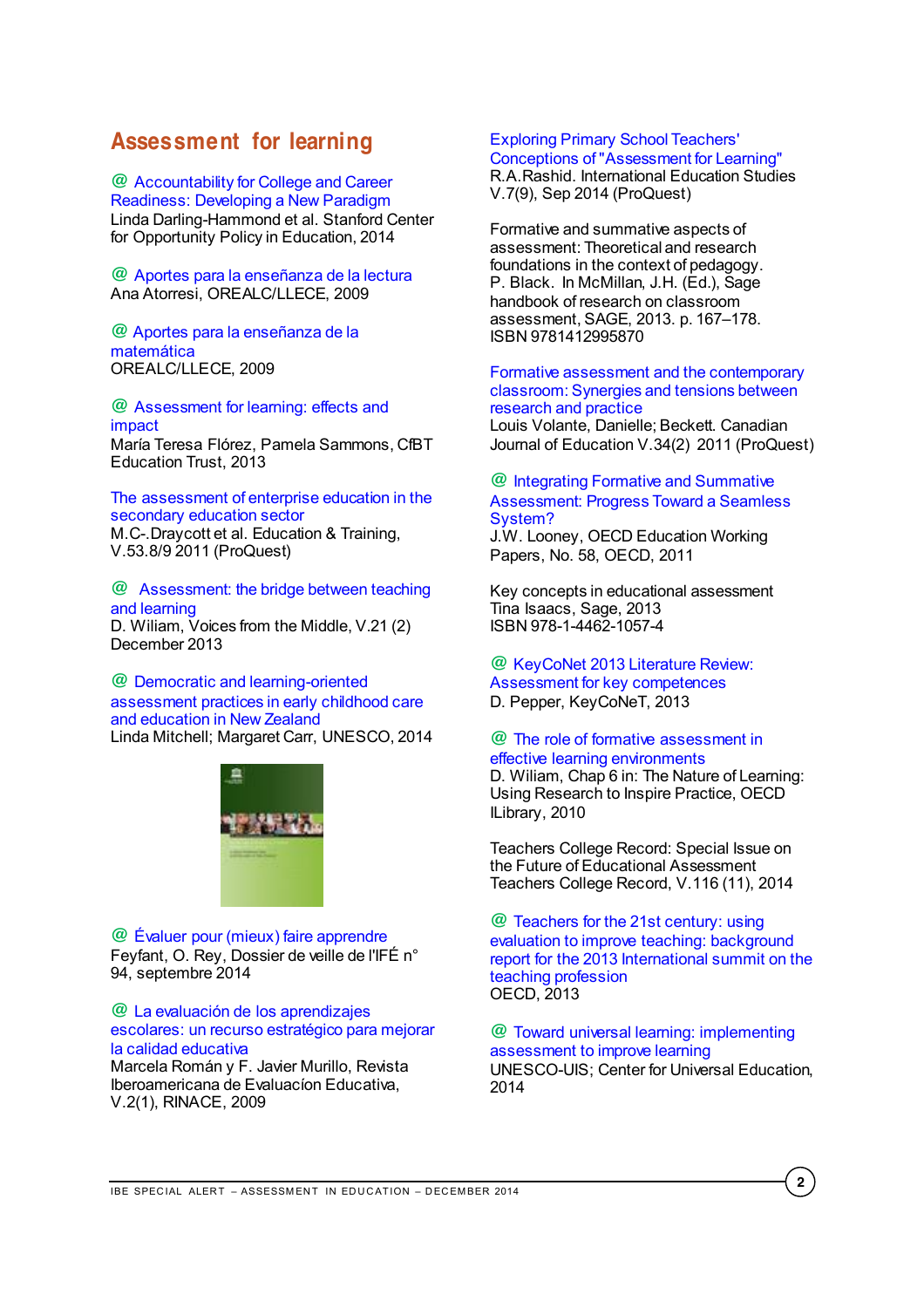**@** [The Use of student assessment for policy](http://unesdoc.unesco.org/images/0022/002206/220693e.pdf)  [and learning improvement](http://unesdoc.unesco.org/images/0022/002206/220693e.pdf) UNESCO Office Bangkok, 2013

#### **@** [What does research say](http://www.nctm.org/uploadedFiles/Research_News_and_Advocacy/Research/Clips_and_Briefs/Research_brief_05_-_Formative_Assessment.pdf) the benefits of [Formative Assessment are?](http://www.nctm.org/uploadedFiles/Research_News_and_Advocacy/Research/Clips_and_Briefs/Research_brief_05_-_Formative_Assessment.pdf)

National Council of Teachers of Mathematics, 2007

# <span id="page-2-0"></span>**Assessment of learning**

Assessment, Accountability and Quality Quality Assurance in Education, V.22(4), 2014 ISSN 0968-4883

**@** [Assessment for Qualification and](http://www.oecd-ilibrary.org/content/workingpaper/5k92zp1cshvb-en)  [Certification in Upper Secondary Education: A](http://www.oecd-ilibrary.org/content/workingpaper/5k92zp1cshvb-en)  [Review of Country Practices and Research](http://www.oecd-ilibrary.org/content/workingpaper/5k92zp1cshvb-en)  **Evidence** 

S. Dufaux, OECD Education Working Papers, No. 83, OECD Publishing, 2012

**@** [An Assessment of Pre-Primary School](http://www.eujournal.org/index.php/esj/article/view/132)  [Programme Activities in Kwara State, Nigeria](http://www.eujournal.org/index.php/esj/article/view/132) Amali, I. O.O. et al. European Scientific Journal, V.8(8), April 2012

The Debate on learning assessments in developing countries Wagner, Daniel A. Compare, V. 42(3), May 2012

**@** [Le défi de l'évaluation des compétences](http://ife.ens-lyon.fr/vst/DA-Veille/76-juin-2012.pdf) Olivier Rey, Dossier d'actualité Veille et Analyses, n°76, juin 2012

[Las evaluaciones en física y en química: ¿qué](http://search.proquest.com/pqcentral/docview/1519305509/fulltextPDF/B67F3397B44A4EEEPQ/35?accountid=41859)  [aprendizaje se favorece desde la enseñanza](http://search.proquest.com/pqcentral/docview/1519305509/fulltextPDF/B67F3397B44A4EEEPQ/35?accountid=41859)  [en la educación secundaria?](http://search.proquest.com/pqcentral/docview/1519305509/fulltextPDF/B67F3397B44A4EEEPQ/35?accountid=41859) (Assessment in Physics and in Chemistry: ¿what kind of learning is favoured in secondary school teaching?) Claudia Alejandra Mazzitelli et al. Investigacões em Ensino de Ciências V.18(1) Mar 2013 (ProQuest)

Evaluating students' achievements within different contexts, vol 1 and vol 2. Prospects: quarterly journal of comparative education, no.133 March 2005 & no. 134, June 2005

**@** [Factores asociados al logro cognitivo de](http://unesdoc.unesco.org/images/0018/001867/186769s.pdf)  [los estudiantes de América Latina y el Caribe](http://unesdoc.unesco.org/images/0018/001867/186769s.pdf) OREALC/LLECE, 2010



**@** [Factors associated with the cognitive](http://unesdoc.unesco.org/images/0019/001902/190213e.pdf)  [achievement of students in Latin America and](http://unesdoc.unesco.org/images/0019/001902/190213e.pdf)  [the Caribbean: briefing paper](http://unesdoc.unesco.org/images/0019/001902/190213e.pdf) Santiago de Chile, OREALC, 2010 **[Spanish](http://unesdoc.unesco.org/images/0019/001902/190213s.pdf)** 

The Globalization of Assessment: a forum on international tests of student performance Laura C. Engel & James H. Williams. Research in Comparative and International Education, V.8(3), 2013. ISSN 1745-4999

Knowing what students know: The science and design of educational assessment. J.W. Pellegrino et al. National Academy Press, 2001. ISBN 978-0-309-29322-8

**@** [National Testing of Pupils in Europe:](http://eacea.ec.europa.eu/education/eurydice/documents/thematic_reports/109EN.pdf)  [Objectives, Organisation and Use of Results](http://eacea.ec.europa.eu/education/eurydice/documents/thematic_reports/109EN.pdf) Eurydice, 2009



©UNESC O Jean Mohr, Sudan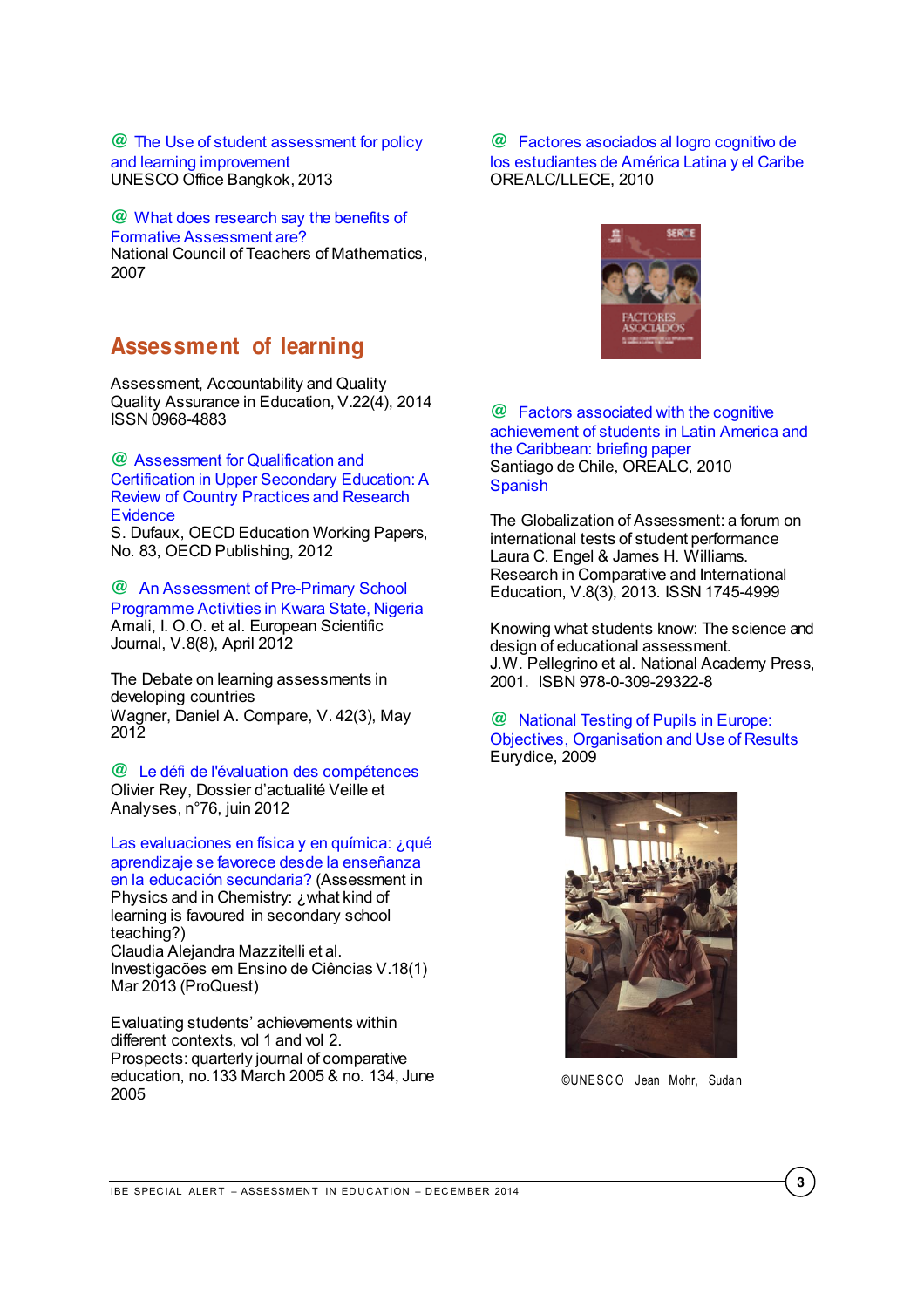#### [A Practice of Reading Assessment in a](http://search.proquest.com/pqcentral/docview/1504226225/fulltextPDF/21027F5A41FD4A18PQ/44?accountid=41859)  [Primary Classroom](http://search.proquest.com/pqcentral/docview/1504226225/fulltextPDF/21027F5A41FD4A18PQ/44?accountid=41859)

Wu, Ruiting; Wu, Ruijuan; Lu, Jinjin. Theory and Practice in Language Studies V.4(1), Jan 2014 (ProQuest)

**@** [The role of teachers in the assessment of](http://www.nuffieldfoundation.org/sites/default/files/files/The-role-of-teachers-in-the-assessment-of-learning.pdf)  [learning](http://www.nuffieldfoundation.org/sites/default/files/files/The-role-of-teachers-in-the-assessment-of-learning.pdf) Assessment Reform Group, 2006

#### **@** [Student learning assessment](http://unesdoc.unesco.org/images/0021/002178/217816e.pdf)

UNESCO Office Bangkok; Hong Kong, HKIER, 2013

# <span id="page-3-1"></span>**Guidelines, Manuals, Tools, etc.**

# **@** [Assessing national achievement levels in](http://siteresources.worldbank.org/EDUCATION/Resources/278200-1099079877269/547664-1099079993288/assessing_national_achievement_level_Edu.pdf)  [education](http://siteresources.worldbank.org/EDUCATION/Resources/278200-1099079877269/547664-1099079993288/assessing_national_achievement_level_Edu.pdf)

Vincent Greaney, Thomas Kellaghan, eds. (National assessment of educational achievement, V. 1). World Bank, 2008



# <span id="page-3-0"></span>**Case Studies**

#### [Assessment is for learning: supporting](http://search.proquest.com/pqcentral/docview/1013451453/21027F5A41FD4A18PQ/163?accountid=41859)  [feedback](http://search.proquest.com/pqcentral/docview/1013451453/21027F5A41FD4A18PQ/163?accountid=41859)

Susan V. Mclaren. International Journal of Technology and Design Education V.22(2) May 2012 (ProQuest)

# [The Benefits of School-Based Assessment](http://search.proquest.com/pqcentral/docview/1349413234/fulltextPDF/21027F5A41FD4A18PQ/95?accountid=41859)

Azlin Norhaini Mansor et al. Asian Social Science V.9(8) June 2013 (ProQuest)

### [A descriptive study regarding the role and](http://search.proquest.com/pqcentral/docview/857667199/fulltextPDF/B67F3397B44A4EEEPQ/87?accountid=41859)  [assessment of the educational technology at](http://search.proquest.com/pqcentral/docview/857667199/fulltextPDF/B67F3397B44A4EEEPQ/87?accountid=41859)  [secondary school level Khyber Pukhtoon Khwa](http://search.proquest.com/pqcentral/docview/857667199/fulltextPDF/B67F3397B44A4EEEPQ/87?accountid=41859)  [Pakistan](http://search.proquest.com/pqcentral/docview/857667199/fulltextPDF/B67F3397B44A4EEEPQ/87?accountid=41859)

Akhtar, Sajjad Hayat; Din, Muhammad Naseer Ud; Shah, Syed Wajid Ali. Interdisciplinary Journal of Contemporary Research In Business V.2(10), Feb 2011 (ProQuest)

#### [Peer assessment in a test-dominated setting:](http://search.proquest.com/pqcentral/docview/220579050/B67F3397B44A4EEEPQ/102?accountid=41859)  [empowering, boring or facilitating examination](http://search.proquest.com/pqcentral/docview/220579050/B67F3397B44A4EEEPQ/102?accountid=41859)  [preparation?](http://search.proquest.com/pqcentral/docview/220579050/B67F3397B44A4EEEPQ/102?accountid=41859)

D.A. Bryant, D.R. Carless.. Educational Research for Policy and Practice V.9(1), 2010 (ProQuest)

# **@** [Compendio de los manuales del SERCE](http://unesdoc.unesco.org/images/0019/001919/191940s.pdf) OREALC/LLECE, 2010

#### **@** [Developing tests and questionnaires for a](http://siteresources.worldbank.org/EDUCATION/Resources/278200-1099079877269/547664-1222888444288/National_assessment_Vol2.pdf)  [national assessment of educational](http://siteresources.worldbank.org/EDUCATION/Resources/278200-1099079877269/547664-1222888444288/National_assessment_Vol2.pdf)  [achievement](http://siteresources.worldbank.org/EDUCATION/Resources/278200-1099079877269/547664-1222888444288/National_assessment_Vol2.pdf)

Prue Anderson , George Morgan. (National assessment of educational achievement, V. 2), World Bank, 2008

# **@** [The Devil is in the details: assessment](http://www.ineesite.org/en/resources/the_devil_is_in_the_details_assessment_and_certification_of_education_in_di)  [and certification of education in difficult](http://www.ineesite.org/en/resources/the_devil_is_in_the_details_assessment_and_certification_of_education_in_di)  [circumstances](http://www.ineesite.org/en/resources/the_devil_is_in_the_details_assessment_and_certification_of_education_in_di)

B. Sesnan, Inter-Agency Network for Education in Emergencies, 2007

**@** [Education and Fragility: an Assessment](http://pdf.usaid.gov/pdf_docs/PNADH913.pdf)  [Tool](http://pdf.usaid.gov/pdf_docs/PNADH913.pdf) USAID, 2007

**@** [Guidance Note: A DFID practice paper:](http://www.heart-resources.org/wp-content/uploads/2012/04/04-Learning-Outcomes-How-To-Note.pdf?08012f)  [National and international assessments of](http://www.heart-resources.org/wp-content/uploads/2012/04/04-Learning-Outcomes-How-To-Note.pdf?08012f)  [student achievement](http://www.heart-resources.org/wp-content/uploads/2012/04/04-Learning-Outcomes-How-To-Note.pdf?08012f) T. Kellaghan et al. DFID, (2011)

**@** [Guidelines for Large-Scale Learner](http://www.ficci.com/spdocument/20381/CSF-FICCI_Guidelines-Mar-2014.pdf)  [Assessments: Practices for Design,](http://www.ficci.com/spdocument/20381/CSF-FICCI_Guidelines-Mar-2014.pdf)  [Implementation](http://www.ficci.com/spdocument/20381/CSF-FICCI_Guidelines-Mar-2014.pdf) Central Square Foundation & FICCI, 2014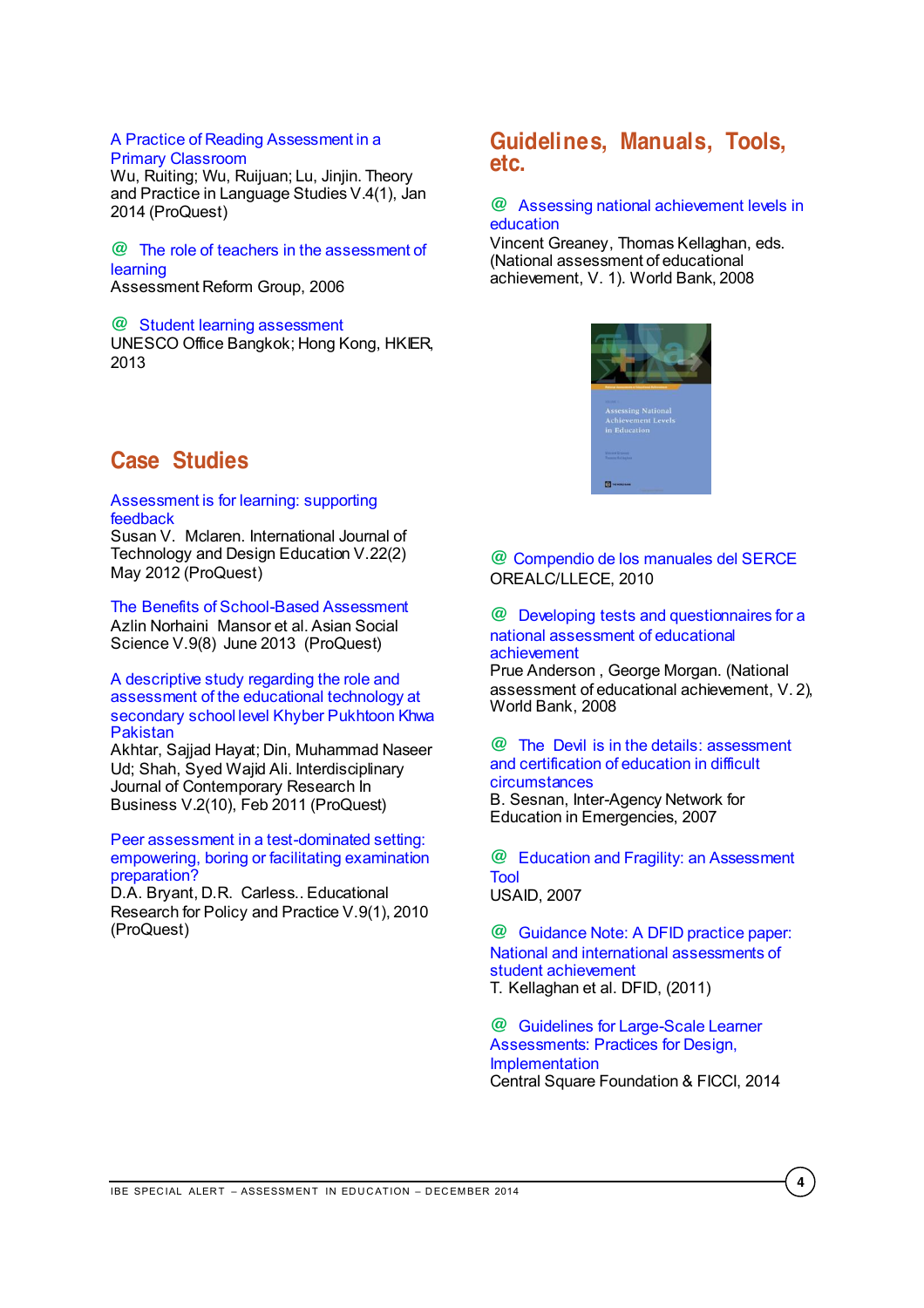

#### **@** [How technology can change assessment.](http://unesdoc.unesco.org/images/0022/002202/220236e.pdf)  [Policy brief](http://unesdoc.unesco.org/images/0022/002202/220236e.pdf) Blair, Kristen; Schwartz, Daniel, UNESCO IITE, 2012

### **@** [Implementing a national assessment of](http://www-wds.worldbank.org/external/default/WDSContentServer/WDSP/IB/2012/02/03/000356161_20120203005511/Rendered/PDF/666090PUB0EPI00enting09780821385890.pdf)  [educational achievement](http://www-wds.worldbank.org/external/default/WDSContentServer/WDSP/IB/2012/02/03/000356161_20120203005511/Rendered/PDF/666090PUB0EPI00enting09780821385890.pdf)

Vincent Greaney, Thomas Kellaghan, eds. (National assessment of educational achievement, V. 3), World Bank, 2012

**@** [Monitoring educational achievement](http://unesdoc.unesco.org/images/0013/001390/139059e.pdf) T.N. Postlethwaite, UNESCO-IIEP, 2004 [French](http://unesdoc.unesco.org/images/0013/001390/139059fo.pdf)

#### **@** [National assessments of educational](http://unesdoc.unesco.org/images/0018/001817/181753e.pdf)  [achievement](http://unesdoc.unesco.org/images/0018/001817/181753e.pdf)

T.N. Postlethwaite, T. Kellaghan. Education policy series; 9 UNESCO. IIEP; International Academy of Education, 2008

A Proposed model for assessing quality of education S.A. Griffith, International Review of Education, V.54(1), 2008

Sage handbook of research on classroom assessment James H. McMillan, SAGE, 2013 ISBN 9781412995870

**@** [Smaller, quicker, cheaper: improving](http://unesdoc.unesco.org/images/0021/002136/213663e.pdf)  [learning assessments for developing countries](http://unesdoc.unesco.org/images/0021/002136/213663e.pdf) Wagner, Daniel A. UNESCO; IIEP, 2011

**@** [Toward universal learning: a global](http://unesdoc.unesco.org/images/0022/002252/225225e.pdf)  [framework for measuring learning](http://unesdoc.unesco.org/images/0022/002252/225225e.pdf) UNESCO-UIS;Center for Universal Education, 2013



# **@** [Using the results of a national assessment](http://siteresources.worldbank.org/EDUCATION/Resources/278200-1099079877269/547664-1222888444288/National_assessment_Vol5.pdf)  [of educational achievement](http://siteresources.worldbank.org/EDUCATION/Resources/278200-1099079877269/547664-1222888444288/National_assessment_Vol5.pdf)

Vincent Greaney , Thomas Kellaghan, T. Scott Murray. (National assessment of educational achievement, V. 5), World Bank, 2009

#### **@** [What Matters Most for Student Assessment](https://openknowledge.worldbank.org/bitstream/handle/10986/17471/682350WP00PUBL0WP10READ0web04019012.pdf?sequence=1)  [Systems: A Framework Paper](https://openknowledge.worldbank.org/bitstream/handle/10986/17471/682350WP00PUBL0WP10READ0web04019012.pdf?sequence=1)

Marguerite Clarke. SABER Working Papers No 1, World Bank, 2012

# <span id="page-4-0"></span>**Reports and studies**

#### [Assessing metacognitive knowledge:](http://search.proquest.com/pqcentral/docview/1531984372/fulltextPDF/21027F5A41FD4A18PQ/88?accountid=41859)  [Development and evaluation of a test](http://search.proquest.com/pqcentral/docview/1531984372/fulltextPDF/21027F5A41FD4A18PQ/88?accountid=41859)  [instrument](http://search.proquest.com/pqcentral/docview/1531984372/fulltextPDF/21027F5A41FD4A18PQ/88?accountid=41859) M. Händel et al. Journal for Educational Research Online V.5(2), 2013 (ProQuest)

### **@** [Benchmark assessment for improved](http://www.cse.ucla.edu/products/policy/r2_benchmark_report_herman.pdf)  [learning \(AACC Report\)](http://www.cse.ucla.edu/products/policy/r2_benchmark_report_herman.pdf) J.L. Herman et al, The Regents of the University of California, 2010

# **@** [Benchmarking learning systems: Student](http://www.ncee.org/wp-content/uploads/2010/11/BenchmarkingLearningSystemHAMMOND.pdf)  [performance assessment in international](http://www.ncee.org/wp-content/uploads/2010/11/BenchmarkingLearningSystemHAMMOND.pdf)  [context](http://www.ncee.org/wp-content/uploads/2010/11/BenchmarkingLearningSystemHAMMOND.pdf)

L. Darling-Hammond , L. Wentworth. Stanford Center for Opportunity Policy in Education, 2010

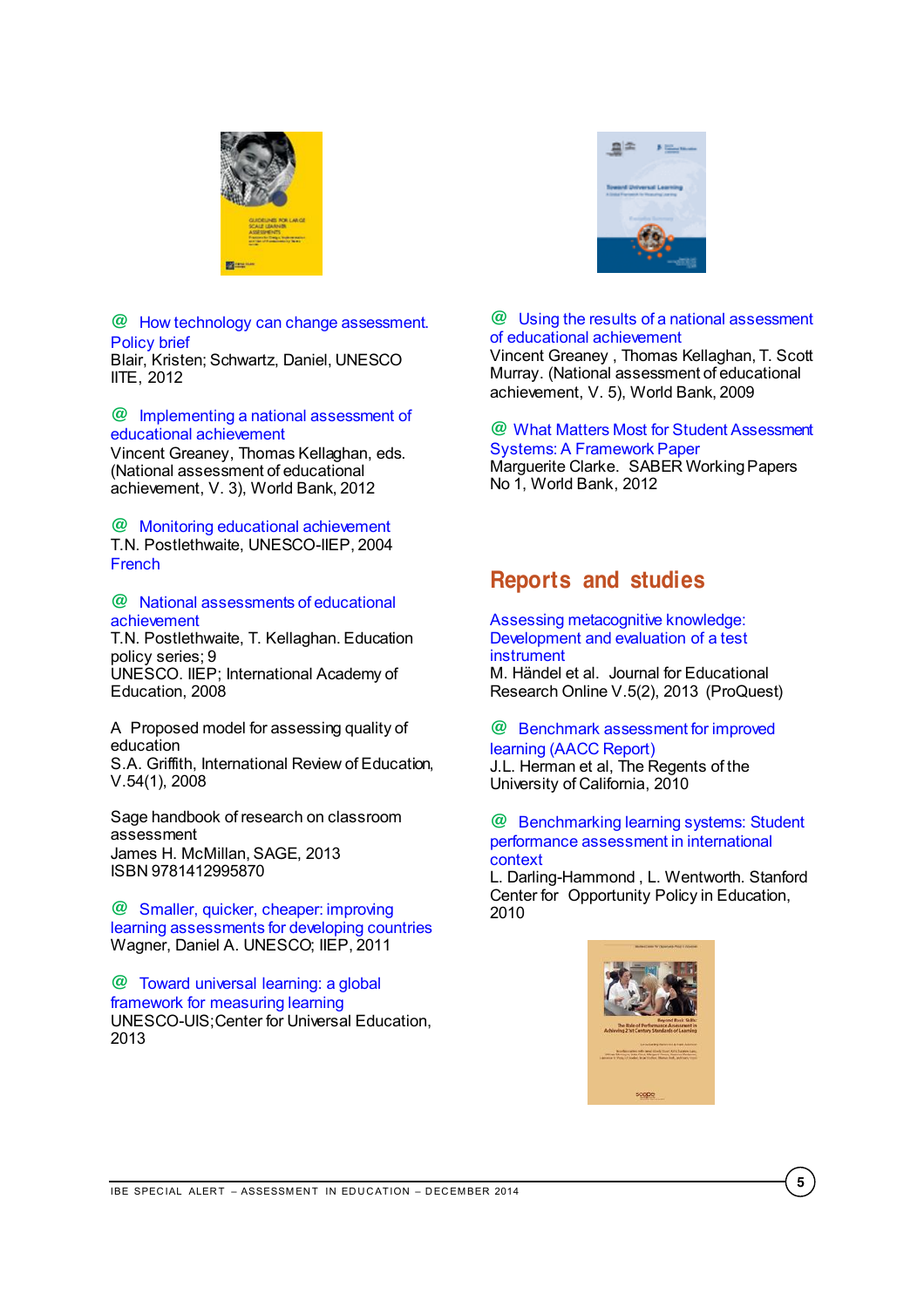# [Curriculum-guided Crowd Sourcing of](http://search.proquest.com/pqcentral/docview/1287025035/fulltextPDF/21027F5A41FD4A18PQ/140?accountid=41859)

[Assessments in a Developing Country](http://search.proquest.com/pqcentral/docview/1287025035/fulltextPDF/21027F5A41FD4A18PQ/140?accountid=41859) Imran A Zualkerna et al. Journal of Educational Technology & Society V.15(4) 2012 (ProQuest)

[An evaluation of secondary school teachers'](http://search.proquest.com/pqcentral/docview/1564428887/fulltextPDF/B67F3397B44A4EEEPQ/13?accountid=41859)  [competency in evaluating students' cognitive](http://search.proquest.com/pqcentral/docview/1564428887/fulltextPDF/B67F3397B44A4EEEPQ/13?accountid=41859)  [and pyscho-motor achievement in basic](http://search.proquest.com/pqcentral/docview/1564428887/fulltextPDF/B67F3397B44A4EEEPQ/13?accountid=41859)  [science and technology \(bst.\)](http://search.proquest.com/pqcentral/docview/1564428887/fulltextPDF/B67F3397B44A4EEEPQ/13?accountid=41859) S. O. Adodo, Journal of Emerging Trends in Educational Research and Policy Studies, suppl. V.15(7), 2014 (ProQuest)

**@** [Ethiopia Early Grade Reading:](http://www.usaid.gov/sites/default/files/documents/1860/Ethiopia%20Early%20Grade%20Reading%20Assessment.pdf)  [assessment data analysis report: language](http://www.usaid.gov/sites/default/files/documents/1860/Ethiopia%20Early%20Grade%20Reading%20Assessment.pdf)  [and early learning](http://www.usaid.gov/sites/default/files/documents/1860/Ethiopia%20Early%20Grade%20Reading%20Assessment.pdf) RTI International, 2010

**@** [L'évaluation au coeur des apprentissages](http://ife.ens-lyon.fr/vst/LettreVST/pdf/39-novembre-2008.pdf) Endrizzi Laure et Rey Olivier, Dossier d'actualité de la VST, n° 39, 2008 **[English](http://ife.ens-lyon.fr/vst/LettreVST/english/39-november-2008_en.php)** 

**@** [The Experience of education: the impacts](http://www.whitlam.org/__data/assets/pdf_file/0010/409735/High_Stakes_Testing_An_Educators_Perspective.pdf)  [of high stakes testing on school students and](http://www.whitlam.org/__data/assets/pdf_file/0010/409735/High_Stakes_Testing_An_Educators_Perspective.pdf)  [their families: an educator's perspective](http://www.whitlam.org/__data/assets/pdf_file/0010/409735/High_Stakes_Testing_An_Educators_Perspective.pdf) N. Dulfer et al.The Whitlam Institute, 2012

**@** [From schooling to learning: IWGE meeting](http://unesdoc.unesco.org/images/0021/002192/219289e.pdf)  [2012: a summary of discussions and](http://unesdoc.unesco.org/images/0021/002192/219289e.pdf)  [recommendations](http://unesdoc.unesco.org/images/0021/002192/219289e.pdf)  UNESCO IIEP, 2012

[Globalization and the Growth of International](http://www.jstor.org/stable/10.1086/648471)  [Educational Testing and National Assessment](http://www.jstor.org/stable/10.1086/648471) David H. Kamens , Connie L. McNeely. Comparative Education Review, V. 54(1), Feb. 2010, (JSTOR)

**@** [The Growth of National Learning](http://unesdoc.unesco.org/images/0015/001555/155507e.pdf)  [Assessments in the World, 1995-2006.](http://unesdoc.unesco.org/images/0015/001555/155507e.pdf) Aaron Benavot and Erin Tanner. (GMR commissioned paper), UNESCO-IBE, 2007

**@** How Much [is Learning Measurement](http://www.literacy.org/sites/literacy.org/files/publications/wagner_costoflearning_cice_11.pdf)  [Worth?Assessment Costs in Low-income](http://www.literacy.org/sites/literacy.org/files/publications/wagner_costoflearning_cice_11.pdf)  [countries](http://www.literacy.org/sites/literacy.org/files/publications/wagner_costoflearning_cice_11.pdf)

Daniel A. Wagner et al. Current Issues in Comparative Education, V.14, 2011

**@** [The impact of national and international](http://eppi.ioe.ac.uk/cms/LinkClick.aspx?fileticket=KKB8wH9tvmA%3D&tabid=3418)  [assessment programmes on education policy,](http://eppi.ioe.ac.uk/cms/LinkClick.aspx?fileticket=KKB8wH9tvmA%3D&tabid=3418)  [particularly policies regarding resource](http://eppi.ioe.ac.uk/cms/LinkClick.aspx?fileticket=KKB8wH9tvmA%3D&tabid=3418) 

#### [allocation and teaching and learning practices](http://eppi.ioe.ac.uk/cms/LinkClick.aspx?fileticket=KKB8wH9tvmA%3D&tabid=3418)  [in developing countries. Final report.](http://eppi.ioe.ac.uk/cms/LinkClick.aspx?fileticket=KKB8wH9tvmA%3D&tabid=3418)

M.Best et al. EPPI Centre, Social Science Research Unit, Institute of Education, University of London, 2013

### [Impact of Peer Assessment on Performance in](http://search.proquest.com/pqcentral/docview/1468906607/fulltextPDF/21027F5A41FD4A18PQ/72?accountid=41859)  [Mathematics among Senior Secondary School](http://search.proquest.com/pqcentral/docview/1468906607/fulltextPDF/21027F5A41FD4A18PQ/72?accountid=41859)  [Students in Delta State, Nigeria](http://search.proquest.com/pqcentral/docview/1468906607/fulltextPDF/21027F5A41FD4A18PQ/72?accountid=41859)

Chukwuyenum, Asuai Nelson; Adeleye, Bukunola Adunni. Journal of Emerging Trends in Educational Research and Policy Studies V.4(5), Oct 2013 (ProQuest)

**@** [Learning outcomes in Thailand: what can](http://www-wds.worldbank.org/external/default/WDSContentServer/WDSP/IB/2012/01/25/000386194_20120125004047/Rendered/PDF/648010ESW0whit0nal0Report0Formatted.pdf)  [we learn from international assessments?](http://www-wds.worldbank.org/external/default/WDSContentServer/WDSP/IB/2012/01/25/000386194_20120125004047/Rendered/PDF/648010ESW0whit0nal0Report0Formatted.pdf) World Bank, 2012



**@** [Knowing what students know and can do:](http://www.learningoutcomeassessment.org/knowingwhatstudentsknowandcando.html)  [The current state of student learning outcomes](http://www.learningoutcomeassessment.org/knowingwhatstudentsknowandcando.html)  [assessment in U.S. Colleges and Universities](http://www.learningoutcomeassessment.org/knowingwhatstudentsknowandcando.html) G.D. Kuh et al. National Institute for Learning Outcomes Assessment, 2013



**@** [Monitoring Performance: Assessment and](http://toolkit.ineesite.org/toolkit/INEEcms/uploads/1089/Monitoring_Performance_Assessment_Examinations.pdf)  [Examinations in Africa. Working document](http://toolkit.ineesite.org/toolkit/INEEcms/uploads/1089/Monitoring_Performance_Assessment_Examinations.pdf) Thomas Kellaghan, Vincent Greaney. Association for the Development of Education in Africa, 2003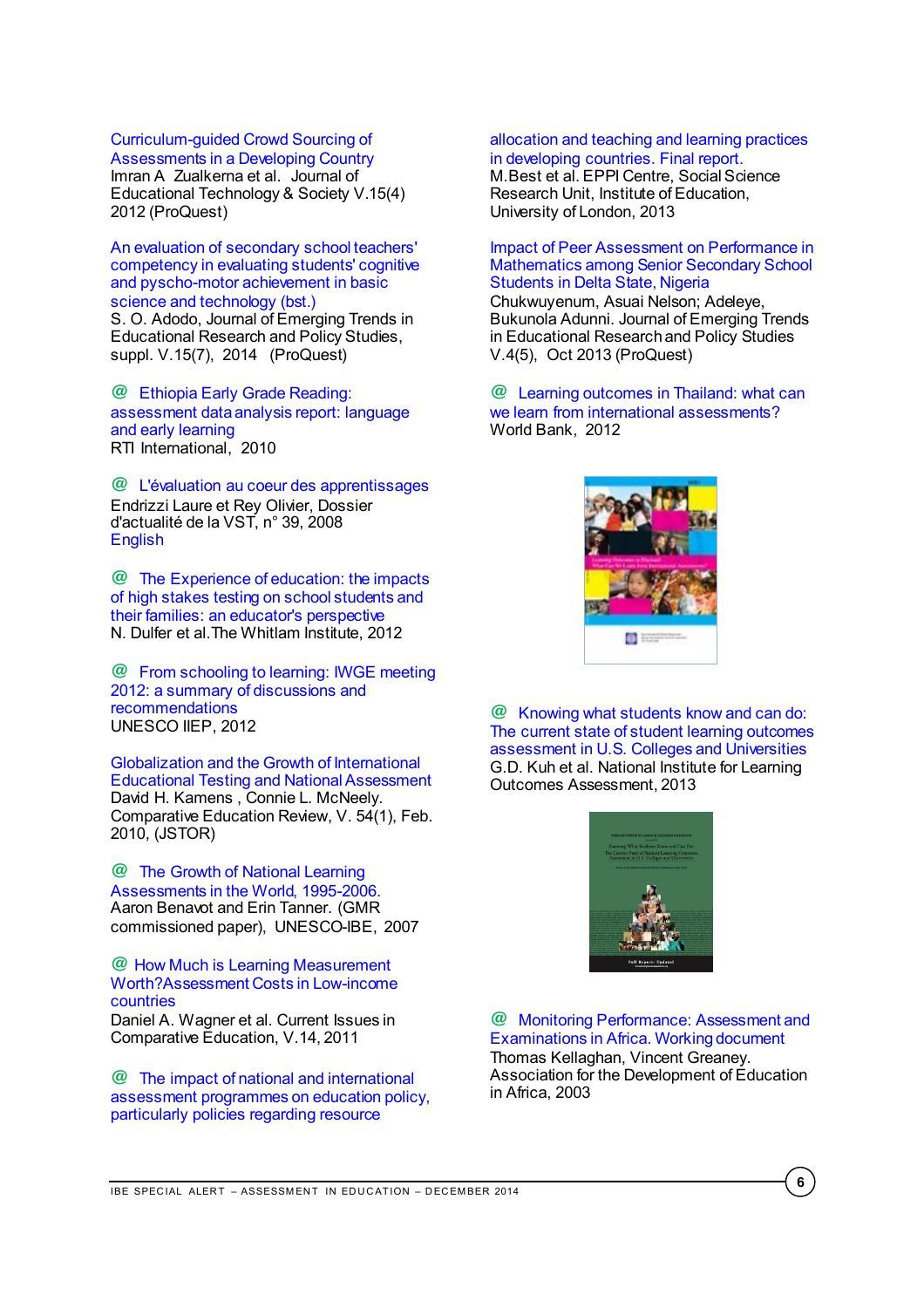#### [More than just test scores](http://search.proquest.com/pqcentral/docview/1112164207/fulltextPDF/89D0DC0FBD304BC4PQ/1?accountid=41859)

Henry M. Levin. Prospects 163, September 2012 (ProQuest)

#### **@** [New Assessments, Better Instruction?](http://www.rand.org/content/dam/rand/pubs/research_reports/RR300/RR354/RAND_RR354.pdf)  [Designing Assessment Systems to Promote](http://www.rand.org/content/dam/rand/pubs/research_reports/RR300/RR354/RAND_RR354.pdf)  [Instructional Improvement](http://www.rand.org/content/dam/rand/pubs/research_reports/RR300/RR354/RAND_RR354.pdf) Susannah Faxon-Mills, et al., RAND Research

Report, 2013

[Observations of Effective Teacher-Student](http://search.proquest.com/pqcentral/docview/1349929940/fulltextPDF/21027F5A41FD4A18PQ/110?accountid=41859)  [Interactions in Secondary School](http://search.proquest.com/pqcentral/docview/1349929940/fulltextPDF/21027F5A41FD4A18PQ/110?accountid=41859) Classrooms: [Predicting Student Achievement With the](http://search.proquest.com/pqcentral/docview/1349929940/fulltextPDF/21027F5A41FD4A18PQ/110?accountid=41859)  [Classroom Assessment Scoring System-](http://search.proquest.com/pqcentral/docview/1349929940/fulltextPDF/21027F5A41FD4A18PQ/110?accountid=41859)**[Secondary](http://search.proquest.com/pqcentral/docview/1349929940/fulltextPDF/21027F5A41FD4A18PQ/110?accountid=41859)** 

Joseph Allen et al. School Psychology Review V.42(1) Mar 2013 (ProQuest)

#### [On Semantic Model of Formative Assessment](http://search.proquest.com/pqcentral/docview/1610403695/fulltextPDF/E904A2F3BD1743C2PQ/2?accountid=41859)  [in Connection with Learning Ecosystem](http://search.proquest.com/pqcentral/docview/1610403695/fulltextPDF/E904A2F3BD1743C2PQ/2?accountid=41859)

Nguyen Manh Hung. International Journal of Information and Education Technology V.6(1) Jan 2016 (ProQuest)

#### **@** [The power of feedback](http://education.qld.gov.au/staff/development/performance/resources/readings/power-feedback.pdf)

J.Hattie & H. Timperly, Review of Educational Research, V.77(1), 2007, p.81–112.

# **@** [Public examinations, national and](http://siteresources.worldbank.org/INTAFRREGTOPSEIA/Resources/paper_Kellaghan.pdf)  [international assessments, and educational](http://siteresources.worldbank.org/INTAFRREGTOPSEIA/Resources/paper_Kellaghan.pdf)  [policy](http://siteresources.worldbank.org/INTAFRREGTOPSEIA/Resources/paper_Kellaghan.pdf)

Thomas Kellaghan, Educational Research Centre, 2004

#### [Results of Romanian Teachers Survey on](http://search.proquest.com/pqcentral/docview/1557064119/E904A2F3BD1743C2PQ/17?accountid=41859)  [Assessment in Early Education](http://search.proquest.com/pqcentral/docview/1557064119/E904A2F3BD1743C2PQ/17?accountid=41859)

Dan Sporea, Adelina Sporea. International Journal of Information and Education Technology V.4(6), Dec 2014 (ProQuest)

#### [Secondary School Teachers' Perceptions of](http://search.proquest.com/pqcentral/docview/1538895086/fulltextPDF/E904A2F3BD1743C2PQ/7?accountid=41859)  **[Assessment](http://search.proquest.com/pqcentral/docview/1538895086/fulltextPDF/E904A2F3BD1743C2PQ/7?accountid=41859)**

Joyce L. Ndalichako, International Journal of Information and Education Technology V.5(5) May 2015 (ProQuest)

#### [Secondary teachers' conceptions and](http://search.proquest.com/pqcentral/docview/1525982697/fulltextPDF/21027F5A41FD4A18PQ/68?accountid=41859)  [practices of assessment models: the case for](http://search.proquest.com/pqcentral/docview/1525982697/fulltextPDF/21027F5A41FD4A18PQ/68?accountid=41859)  [mathematics teachers in Jordan](http://search.proquest.com/pqcentral/docview/1525982697/fulltextPDF/21027F5A41FD4A18PQ/68?accountid=41859) Al Duwairi, Ahmed. Education V.134(1), Fall

2013 (ProQuest)

**@** [Strength in numbers: State Spending on](http://www.brookings.edu/~/media/research/files/reports/2012/11/29%20cost%20of%20assessment%20chingos/11_assessment_chingos_final.pdf)  [K-12 Assessment Systems](http://www.brookings.edu/~/media/research/files/reports/2012/11/29%20cost%20of%20assessment%20chingos/11_assessment_chingos_final.pdf) M.M. Chingos, The Brookings Institution, 2012

**@** [Synergies for better learning: an](http://www.oecd-ilibrary.org/docserver/download/9113021e.pdf?expires=1417099983&id=id&accname=ocid195767&checksum=B4B7D07C62DC4A4237AAE24D9E4947F3)  [international perspective on evaluation and](http://www.oecd-ilibrary.org/docserver/download/9113021e.pdf?expires=1417099983&id=id&accname=ocid195767&checksum=B4B7D07C62DC4A4237AAE24D9E4947F3)  [assessment](http://www.oecd-ilibrary.org/docserver/download/9113021e.pdf?expires=1417099983&id=id&accname=ocid195767&checksum=B4B7D07C62DC4A4237AAE24D9E4947F3) OECD, 2013 (OECD iLibrary)

**@** [Tercer Estudio Regional Comparativo y](http://www.unesco.org/new/fileadmin/MULTIMEDIA/FIELD/Santiago/pdf/analisis-curricular-terce.pdf)  [Explicativo \(TERCE\). Análisis curricular.](http://www.unesco.org/new/fileadmin/MULTIMEDIA/FIELD/Santiago/pdf/analisis-curricular-terce.pdf) UNESCO, 2013

**@** [Trends in gender equality in learning](http://doc.iiep.unesco.org/wwwisis/repdoc/SEM313/SEM313_5_eng.pdf)  [achievement in Southern and Eastern Africa:](http://doc.iiep.unesco.org/wwwisis/repdoc/SEM313/SEM313_5_eng.pdf)  [exploration of characteristics of educational](http://doc.iiep.unesco.org/wwwisis/repdoc/SEM313/SEM313_5_eng.pdf)  [environment and curriculum areas](http://doc.iiep.unesco.org/wwwisis/repdoc/SEM313/SEM313_5_eng.pdf) Mioko Saito, UNESCO IIEP, 2011 **[French](http://doc.iiep.unesco.org/wwwisis/repdoc/SEM313/SEM313_5_fre.pdf)** 

### [The viability of alternative assessment](http://search.proquest.com/pqcentral/docview/1322942241/fulltextPDF/1006368F7D8448CCPQ/3?accountid=41859)  [methods in the Greek upper secondary](http://search.proquest.com/pqcentral/docview/1322942241/fulltextPDF/1006368F7D8448CCPQ/3?accountid=41859) school: [the oral portfolio](http://search.proquest.com/pqcentral/docview/1322942241/fulltextPDF/1006368F7D8448CCPQ/3?accountid=41859)

Angeliki Daphni, Research Papers in Language Teaching and Learning V.3(1) Feb 2012 (ProQuest)

#### **@** [What do international tests really show](http://s2.epi.org/files/2013/EPI-What-do-international-tests-really-show-about-US-student-performance.pdf)  [about U.S. student performance?](http://s2.epi.org/files/2013/EPI-What-do-international-tests-really-show-about-US-student-performance.pdf)

Martin Carnoy , Richard Rothstein, Economic Policy Institute, 2013



© UNESCO Jean Mohr, Sudan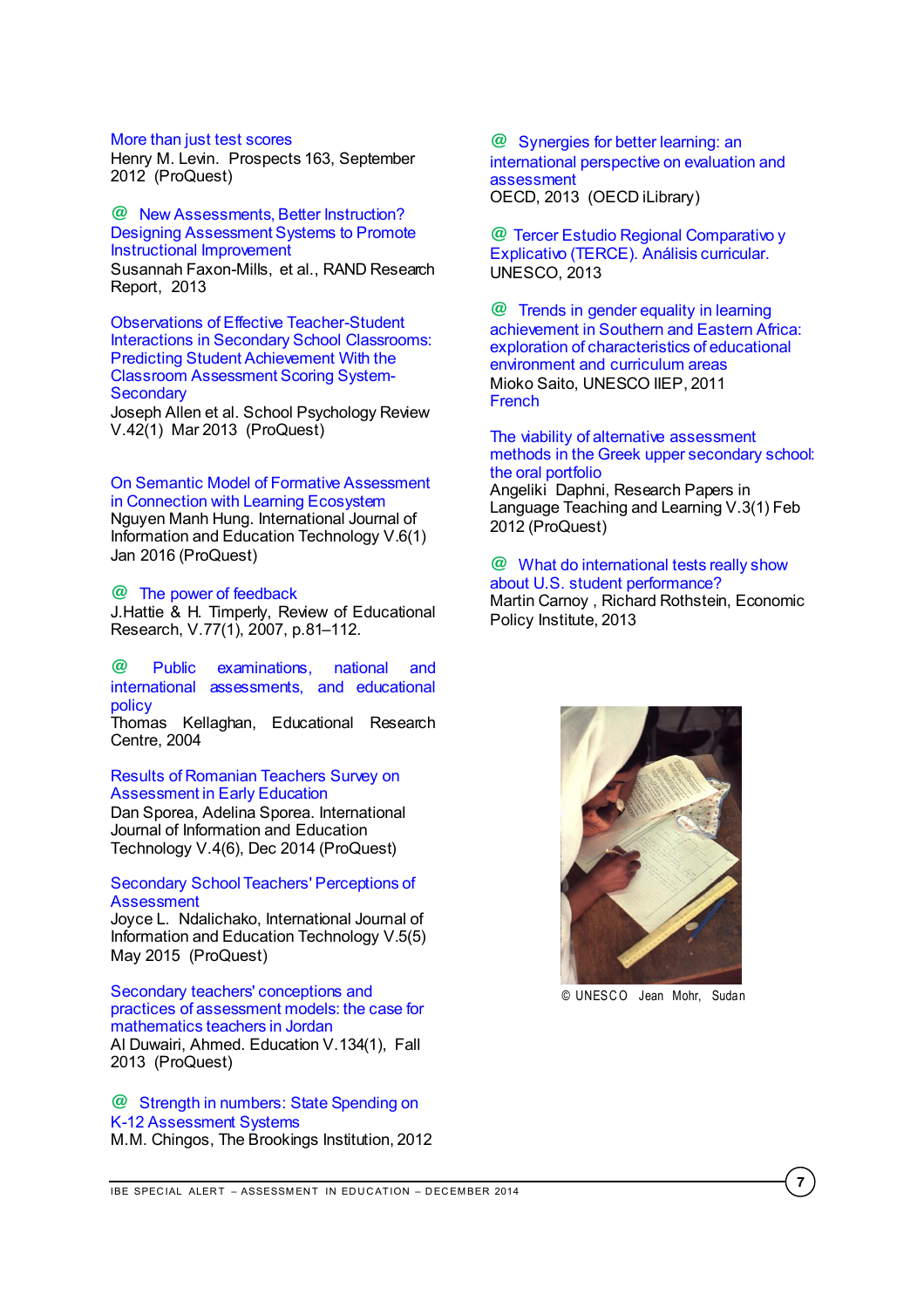# <span id="page-7-0"></span>**Worldwide**

# <span id="page-7-1"></span>AFRICA

**@** [Public examinations, national and](http://siteresources.worldbank.org/INTAFRREGTOPSEIA/Resources/paper_Kellaghan.pdf)  [international assessments, and educational](http://siteresources.worldbank.org/INTAFRREGTOPSEIA/Resources/paper_Kellaghan.pdf)  [policy](http://siteresources.worldbank.org/INTAFRREGTOPSEIA/Resources/paper_Kellaghan.pdf)

Thomas Kellaghan, Educational Research Centre, 2004

**@** [Trends in gender equality in learning](http://doc.iiep.unesco.org/wwwisis/repdoc/SEM313/SEM313_5_eng.pdf)  [achievement in Southern and Eastern Africa:](http://doc.iiep.unesco.org/wwwisis/repdoc/SEM313/SEM313_5_eng.pdf)  [exploration of characteristics of educational](http://doc.iiep.unesco.org/wwwisis/repdoc/SEM313/SEM313_5_eng.pdf)  [environment and curriculum areas](http://doc.iiep.unesco.org/wwwisis/repdoc/SEM313/SEM313_5_eng.pdf) Mioko Saito, UNESCO IIEP, 2011 [French](http://doc.iiep.unesco.org/wwwisis/repdoc/SEM313/SEM313_5_fre.pdf)

### <span id="page-7-2"></span>**Ethiopia**

**@** [Ethiopia Early Grade Reading:](http://www.usaid.gov/sites/default/files/documents/1860/Ethiopia%20Early%20Grade%20Reading%20Assessment.pdf)  [assessment data analysis report: language](http://www.usaid.gov/sites/default/files/documents/1860/Ethiopia%20Early%20Grade%20Reading%20Assessment.pdf)  [and early learning](http://www.usaid.gov/sites/default/files/documents/1860/Ethiopia%20Early%20Grade%20Reading%20Assessment.pdf) RTI International, 2010

# <span id="page-7-3"></span>**Nigeria**

**@** [An Assessment of Pre-Primary School](http://www.eujournal.org/index.php/esj/article/view/132)  [Programme Activities in Kwara State, Nigeria](http://www.eujournal.org/index.php/esj/article/view/132) Amali, I. O.O. et al. European Scientific Journal, V.8(8), (April 2012)

#### [An evaluation of secondary school teachers'](http://search.proquest.com/pqcentral/docview/1564428887/fulltextPDF/B67F3397B44A4EEEPQ/13?accountid=41859)  [competency in evaluating students' cognitive](http://search.proquest.com/pqcentral/docview/1564428887/fulltextPDF/B67F3397B44A4EEEPQ/13?accountid=41859)  [and pyscho-motor achievement in basic](http://search.proquest.com/pqcentral/docview/1564428887/fulltextPDF/B67F3397B44A4EEEPQ/13?accountid=41859)  [science and technology \(bst.\)](http://search.proquest.com/pqcentral/docview/1564428887/fulltextPDF/B67F3397B44A4EEEPQ/13?accountid=41859)

S. O. Adodo, Journal of Emerging Trends in Educational Research and Policy Studies, suppl. V.15(7), 2014 (ProQuest)

#### [Impact of Peer Assessment on Performance in](http://search.proquest.com/pqcentral/docview/1468906607/fulltextPDF/21027F5A41FD4A18PQ/72?accountid=41859)  [Mathematics among Senior Secondary School](http://search.proquest.com/pqcentral/docview/1468906607/fulltextPDF/21027F5A41FD4A18PQ/72?accountid=41859)  [Students in Delta State, Nigeria](http://search.proquest.com/pqcentral/docview/1468906607/fulltextPDF/21027F5A41FD4A18PQ/72?accountid=41859)

Chukwuyenum, Asuai Nelson; Adeleye, Bukunola Adunni. Journal of Emerging Trends in Educational Research and Policy Studies V.4(5), Oct 2013 (ProQuest)

#### <span id="page-7-4"></span>**Tanzania**

#### [Secondary School Teachers' Perceptions of](http://search.proquest.com/pqcentral/docview/1538895086/fulltextPDF/E904A2F3BD1743C2PQ/7?accountid=41859)  **[Assessment](http://search.proquest.com/pqcentral/docview/1538895086/fulltextPDF/E904A2F3BD1743C2PQ/7?accountid=41859)**

Joyce L. Ndalichako, International Journal of Information and Education Technology V.5(5) May 2015 (ProQuest)

#### <span id="page-7-5"></span>ARAB STATES

### <span id="page-7-6"></span>**Jordan**

[Secondary teachers' conceptions and](http://search.proquest.com/pqcentral/docview/1525982697/fulltextPDF/21027F5A41FD4A18PQ/68?accountid=41859)  [practices of assessment models: the case for](http://search.proquest.com/pqcentral/docview/1525982697/fulltextPDF/21027F5A41FD4A18PQ/68?accountid=41859)  [mathematics teachers in Jordan](http://search.proquest.com/pqcentral/docview/1525982697/fulltextPDF/21027F5A41FD4A18PQ/68?accountid=41859) Al Duwairi, Ahmed. Education V.134(1), Fall 2013 (ProQuest)

### <span id="page-7-7"></span>ASIA & THE PACIFIC

# <span id="page-7-8"></span>**Asia**

**@** [Student learning assessment](http://unesdoc.unesco.org/images/0021/002178/217816e.pdf) UNESCO Office Bangkok; Hong Kong, HKIER, 2013



# <span id="page-7-9"></span>**Australia**

**@** [The Experience of education: the impacts](http://www.whitlam.org/__data/assets/pdf_file/0010/409735/High_Stakes_Testing_An_Educators_Perspective.pdf)  [of high stakes testing on school students and](http://www.whitlam.org/__data/assets/pdf_file/0010/409735/High_Stakes_Testing_An_Educators_Perspective.pdf)  [their families: an educator's perspective](http://www.whitlam.org/__data/assets/pdf_file/0010/409735/High_Stakes_Testing_An_Educators_Perspective.pdf) N. Dulfer et al.The Whitlam Institute, 2012

#### <span id="page-7-10"></span>**Brunei Darussalam**

[Exploring Primary School Teachers'](http://search.proquest.com/pqcentral/docview/1561743537/3444DAFDEB524D65PQ/23?accountid=41859)  [Conceptions of "Assessment for Learning"](http://search.proquest.com/pqcentral/docview/1561743537/3444DAFDEB524D65PQ/23?accountid=41859) R.A.Rashid. International Education Studies V.7(9), Sep 2014 (ProQuest)

### <span id="page-7-11"></span>**China (Hong Kong)**

[Peer assessment in a test-dominated setting:](http://search.proquest.com/pqcentral/docview/220579050/B67F3397B44A4EEEPQ/102?accountid=41859)  [empowering, boring or facilitating examination](http://search.proquest.com/pqcentral/docview/220579050/B67F3397B44A4EEEPQ/102?accountid=41859)  [preparation?](http://search.proquest.com/pqcentral/docview/220579050/B67F3397B44A4EEEPQ/102?accountid=41859)

D.A. Bryant, D.R. Carless.. Educational Research for Policy and Practice V.9(1), 2010 (ProQuest)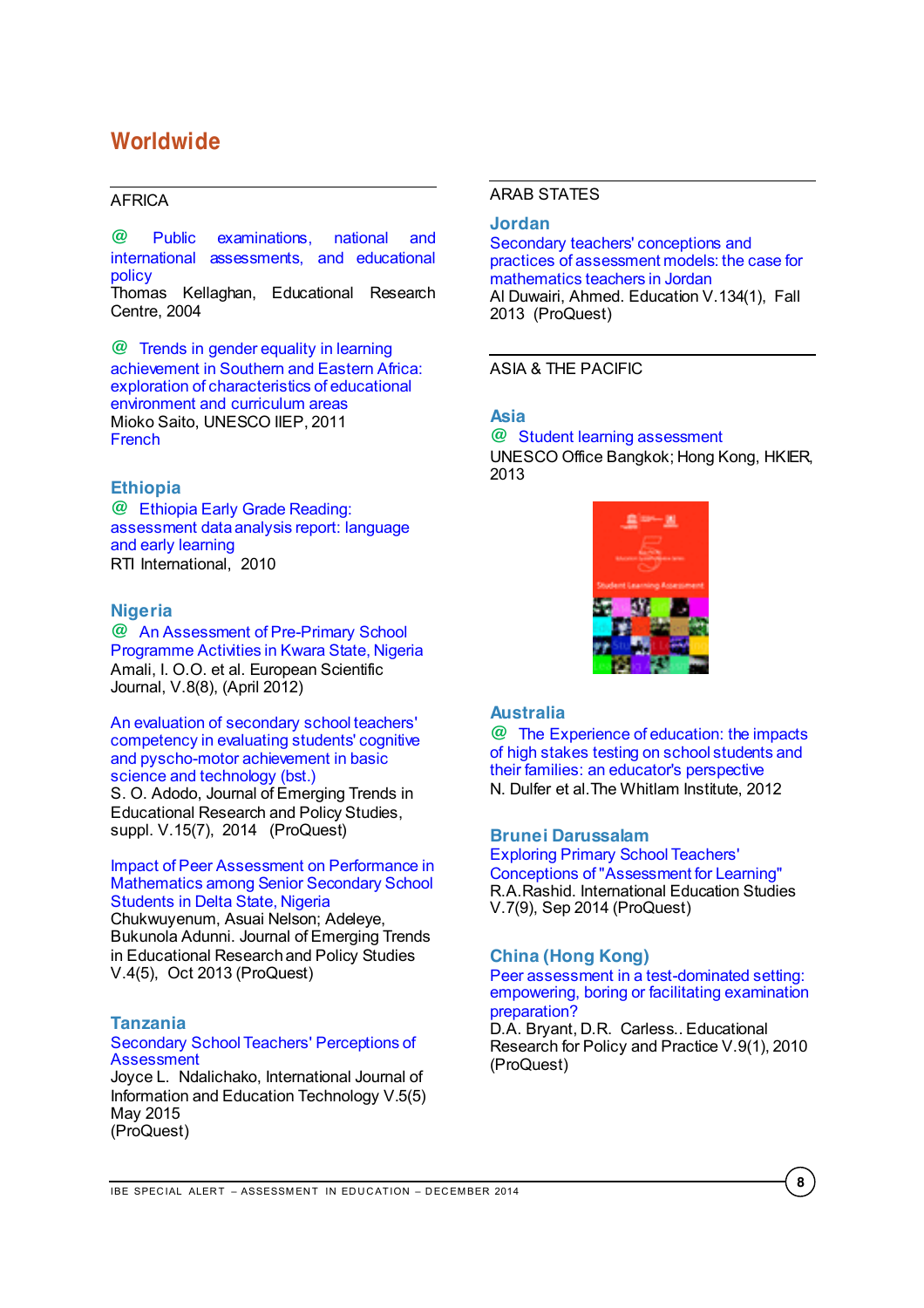#### <span id="page-8-0"></span>**India**

**@** [Guidelines for Large-Scale Learner](http://www.ficci.com/spdocument/20381/CSF-FICCI_Guidelines-Mar-2014.pdf)  [Assessments: Practices for Design,](http://www.ficci.com/spdocument/20381/CSF-FICCI_Guidelines-Mar-2014.pdf)  [Implementation](http://www.ficci.com/spdocument/20381/CSF-FICCI_Guidelines-Mar-2014.pdf) Central Square Foundation & FICCI, 2014

# <span id="page-8-1"></span>**Malaysia**

[The Benefits of School-Based Assessment](http://search.proquest.com/pqcentral/docview/1349413234/fulltextPDF/21027F5A41FD4A18PQ/95?accountid=41859) Azlin Norhaini Mansor et al. Asian Social Science V.9(8) June 2013 (ProQuest)

# <span id="page-8-2"></span>**New Zealand**

**@** [Democratic and learning-oriented](http://unesdoc.unesco.org/images/0022/002265/226550e.pdf)  [assessment practices in early childhood care](http://unesdoc.unesco.org/images/0022/002265/226550e.pdf)  [and education in New Zealand](http://unesdoc.unesco.org/images/0022/002265/226550e.pdf) Linda Mitchell; Margaret Carr, UNESCO, 2014

#### <span id="page-8-3"></span>**Pakistan**

[A descriptive study regarding the role and](http://search.proquest.com/pqcentral/docview/857667199/fulltextPDF/B67F3397B44A4EEEPQ/87?accountid=41859)  [assessment of the educational technology at](http://search.proquest.com/pqcentral/docview/857667199/fulltextPDF/B67F3397B44A4EEEPQ/87?accountid=41859)  [secondary school level Khyber Pukhtoon Khwa](http://search.proquest.com/pqcentral/docview/857667199/fulltextPDF/B67F3397B44A4EEEPQ/87?accountid=41859)  [Pakistan](http://search.proquest.com/pqcentral/docview/857667199/fulltextPDF/B67F3397B44A4EEEPQ/87?accountid=41859) 

Akhtar, Sajjad Hayat; Din, Muhammad Naseer Ud; Shah, Syed Wajid Ali. Interdisciplinary Journal of Contemporary Research In Business V.2(10), Feb 2011 (ProQuest)

### <span id="page-8-4"></span>**Thailand**

**@** [Learning outcomes in Thailand: what can](http://www-wds.worldbank.org/external/default/WDSContentServer/WDSP/IB/2012/01/25/000386194_20120125004047/Rendered/PDF/648010ESW0whit0nal0Report0Formatted.pdf)  [we learn from international assessments?](http://www-wds.worldbank.org/external/default/WDSContentServer/WDSP/IB/2012/01/25/000386194_20120125004047/Rendered/PDF/648010ESW0whit0nal0Report0Formatted.pdf) World Bank, 2012

# <span id="page-8-5"></span>EUROPE AND NORTH AMERICA

**@** [European Policy Uses of International](http://transatlantic.sais-jhu.edu/ACES/ACES_Working_Papers/2012/Laura%20Engel.pdf)  [Comparisons of Academic Achievement](http://transatlantic.sais-jhu.edu/ACES/ACES_Working_Papers/2012/Laura%20Engel.pdf) Laura C. Engel, The George Washington University, 2012

**@** [National Testing of Pupils in Europe:](http://eacea.ec.europa.eu/education/eurydice/documents/thematic_reports/109EN.pdf)  [Objectives, Organisation and Use of Results](http://eacea.ec.europa.eu/education/eurydice/documents/thematic_reports/109EN.pdf) Eurydice, 2009

### <span id="page-8-6"></span>**France**

**@** [Le défi de l'évaluation des compétences](http://ife.ens-lyon.fr/vst/DA-Veille/76-juin-2012.pdf) Olivier Rey, Dossier d'actualité Veille et Analyses, n°76, juin 2012

#### **@** [Évaluer pour \(mieux\) faire apprendre](http://ife.ens-lyon.fr/vst/DA-Veille/94-septembre-2014.pdf)

A. Feyfant, O. Rey, Dossier de veille de l'IFÉ n° 94, septembre 2014

#### <span id="page-8-7"></span>**Greece**

[The viability of alternative assessment](http://search.proquest.com/pqcentral/docview/1322942241/fulltextPDF/1006368F7D8448CCPQ/3?accountid=41859)  [methods in the Greek upper secondary school:](http://search.proquest.com/pqcentral/docview/1322942241/fulltextPDF/1006368F7D8448CCPQ/3?accountid=41859)  [the oral portfolio](http://search.proquest.com/pqcentral/docview/1322942241/fulltextPDF/1006368F7D8448CCPQ/3?accountid=41859) Angeliki Daphni, Research Papers in

Language Teaching and Learning V.3(1) Feb 2012 (ProQuest)

#### <span id="page-8-8"></span>**Romania**

[Results of Romanian Teachers Survey on](http://search.proquest.com/pqcentral/docview/1557064119/E904A2F3BD1743C2PQ/17?accountid=41859)  [Assessment in Early Education](http://search.proquest.com/pqcentral/docview/1557064119/E904A2F3BD1743C2PQ/17?accountid=41859) Dan Sporea, Adelina Sporea. International

Journal of Information and Education Technology V.4(6), Dec 2014 (ProQuest)

#### <span id="page-8-9"></span>**UK**

[The assessment of enterprise education in the](http://search.proquest.com/pqcentral/docview/904944310/fulltextPDF/B67F3397B44A4EEEPQ/72?accountid=41859)  [secondary education sector](http://search.proquest.com/pqcentral/docview/904944310/fulltextPDF/B67F3397B44A4EEEPQ/72?accountid=41859) M.C-.Draycott et al. Education & Training,

V.53.8/9 2011 (ProQuest)

**@** [Guidance Note: A DFID practice paper:](http://www.heart-resources.org/wp-content/uploads/2012/04/04-Learning-Outcomes-How-To-Note.pdf?08012f)  [National and international assessments of](http://www.heart-resources.org/wp-content/uploads/2012/04/04-Learning-Outcomes-How-To-Note.pdf?08012f)  [student achievement](http://www.heart-resources.org/wp-content/uploads/2012/04/04-Learning-Outcomes-How-To-Note.pdf?08012f)

T. Kellaghan et al. DFID, (2011)

# <span id="page-8-10"></span>**UK (Scotland)**

[Assessment is for learning: supporting](http://search.proquest.com/pqcentral/docview/1013451453/21027F5A41FD4A18PQ/163?accountid=41859)  [feedback](http://search.proquest.com/pqcentral/docview/1013451453/21027F5A41FD4A18PQ/163?accountid=41859)

Susan V. Mclaren. International Journal of Technology and Design Education V.22(2) May 2012 (ProQuest)

# <span id="page-8-11"></span>**USA**

**@** [Accountability for College and Career](https://edpolicy.stanford.edu/sites/default/files/publications/accountability-college-and-career-readiness-developing-new-paradigm.pdf)  [Readiness: Developing a New Paradigm](https://edpolicy.stanford.edu/sites/default/files/publications/accountability-college-and-career-readiness-developing-new-paradigm.pdf) Linda Darling-Hammond et al.Stanford Center for Opportunity Policy in Education, 2014

#### **@** [Benchmark assessment for improved](http://www.cse.ucla.edu/products/policy/r2_benchmark_report_herman.pdf)  [learning \(AACC Report\)](http://www.cse.ucla.edu/products/policy/r2_benchmark_report_herman.pdf)

J.L. Herman et al, The Regents of the University of California, 2010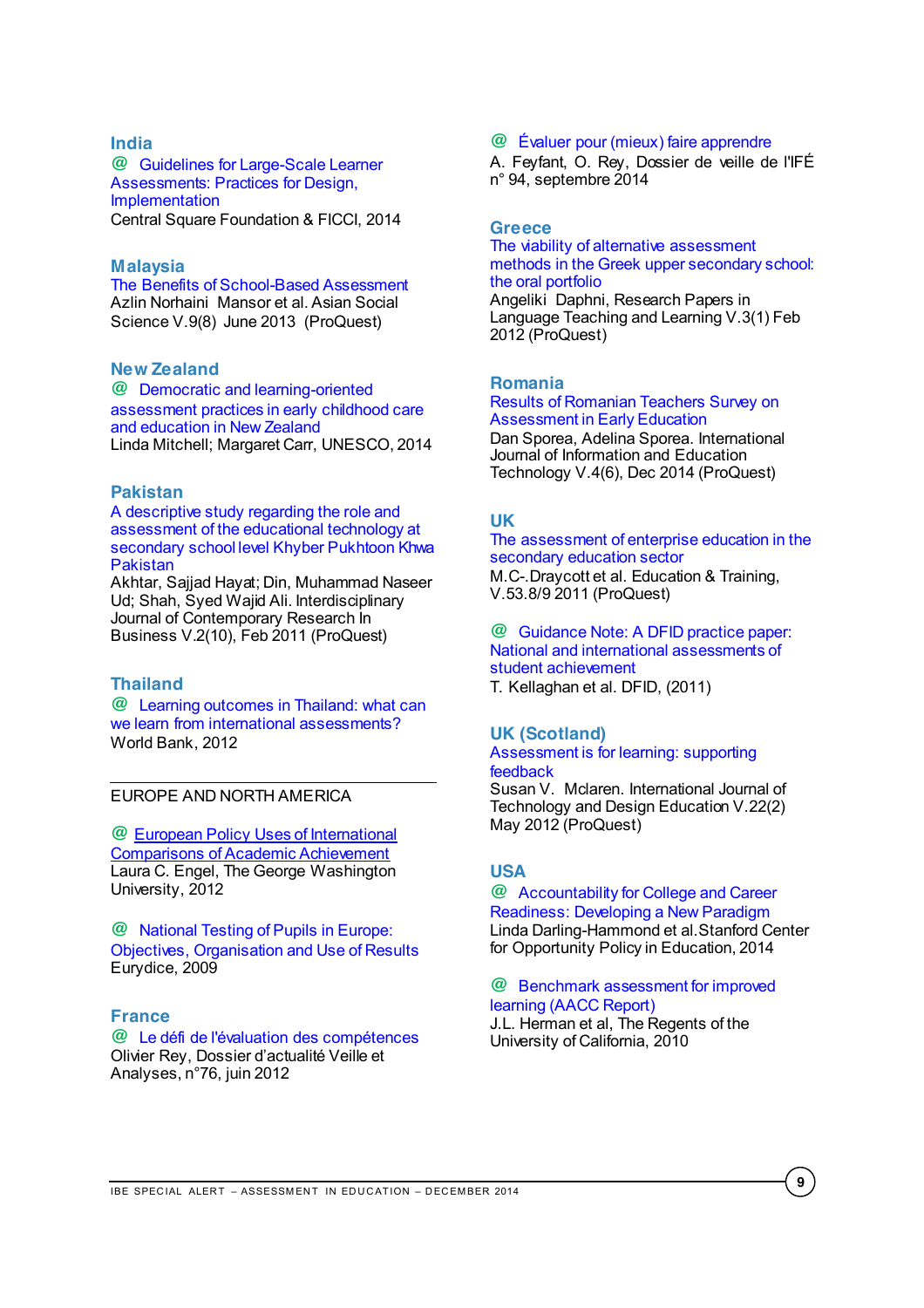**@** [Knowing what students know and can do:](http://www.learningoutcomeassessment.org/knowingwhatstudentsknowandcando.html)  [The current state of student learning outcomes](http://www.learningoutcomeassessment.org/knowingwhatstudentsknowandcando.html)  [assessment in U.S. Colleges and Universities](http://www.learningoutcomeassessment.org/knowingwhatstudentsknowandcando.html) G.D. Kuh et al. National Institute for Learning Outcomes Assessment, 2013

**@** [New Assessments, Better Instruction?](http://www.rand.org/content/dam/rand/pubs/research_reports/RR300/RR354/RAND_RR354.pdf)  [Designing Assessment Systems to Promote](http://www.rand.org/content/dam/rand/pubs/research_reports/RR300/RR354/RAND_RR354.pdf)  [Instructional Improvement](http://www.rand.org/content/dam/rand/pubs/research_reports/RR300/RR354/RAND_RR354.pdf) Susannah Faxon-Mills, et al., RAND Research

Report, 2013 **@** [Strength in numbers: State Spending on](http://www.brookings.edu/~/media/research/files/reports/2012/11/29%20cost%20of%20assessment%20chingos/11_assessment_chingos_final.pdf) 

[K-12 Assessment Systems](http://www.brookings.edu/~/media/research/files/reports/2012/11/29%20cost%20of%20assessment%20chingos/11_assessment_chingos_final.pdf) M.M. Chingos, The Brookings Institution, 2012

**@** [Student standardised testing: current](http://www.oecd-ilibrary.org/education/student-standardised-testing_5kg3rp9qbnr6-en)  [practices in OECD countries and a literature](http://www.oecd-ilibrary.org/education/student-standardised-testing_5kg3rp9qbnr6-en)  [review](http://www.oecd-ilibrary.org/education/student-standardised-testing_5kg3rp9qbnr6-en) Allison Morris. OECD Education Working Paper No. 65, 2011

**@** [What do international tests really show](http://s2.epi.org/files/2013/EPI-What-do-international-tests-really-show-about-US-student-performance.pdf)  [about U.S. student performance?](http://s2.epi.org/files/2013/EPI-What-do-international-tests-really-show-about-US-student-performance.pdf) Martin Carnoy, Richard Rothstein, Economic Policy Institute, 2013

# <span id="page-9-0"></span>LATIN AMERICA AND THE CARIBBEAN

**@** [Aportes para la enseñanza de la lectura](http://unesdoc.unesco.org/images/0018/001802/180220s.pdf) Ana Atorresi, OREALC/LLECE, 2009

**@** [Aportes para la enseñanza de la](http://unesdoc.unesco.org/images/0018/001802/180273s.pdf)  [matemática](http://unesdoc.unesco.org/images/0018/001802/180273s.pdf) OREALC/LLECE, 2009

**@** [La evaluación de los aprendizajes](http://www.rinace.net/riee/numeros/vol2-num1/RIEE,%20Vol2,1.pdf)  [escolares: un recurso estratégico para mejorar](http://www.rinace.net/riee/numeros/vol2-num1/RIEE,%20Vol2,1.pdf)  [la calidad educativa](http://www.rinace.net/riee/numeros/vol2-num1/RIEE,%20Vol2,1.pdf) Marcela Román y F. Javier Murillo, Revista Iberoamericana de Evaluacíon Educativa,V.2(1), RINACE, 2009

**@** [Factores asociados al logro cognitivo de](http://unesdoc.unesco.org/images/0018/001867/186769s.pdf)  [los estudiantes de América Latina y el Caribe](http://unesdoc.unesco.org/images/0018/001867/186769s.pdf) OREALC/LLECE, 2010

**@** [Factors associated with the cognitive](http://unesdoc.unesco.org/images/0019/001902/190213e.pdf)  [achievement of students in Latin America and](http://unesdoc.unesco.org/images/0019/001902/190213e.pdf)  the [Caribbean: briefing paper](http://unesdoc.unesco.org/images/0019/001902/190213e.pdf) Santiago de Chile, OREALC, 2010 [Spanish](http://unesdoc.unesco.org/images/0019/001902/190213s.pdf)

**@** [Tercer Estudio Regional Comparativo y](http://www.unesco.org/new/fileadmin/MULTIMEDIA/FIELD/Santiago/pdf/analisis-curricular-terce.pdf)  [Explicativo \(TERCE\). Análisis curricular.](http://www.unesco.org/new/fileadmin/MULTIMEDIA/FIELD/Santiago/pdf/analisis-curricular-terce.pdf) UNESCO, 2013



# <span id="page-9-1"></span>**Links**

[ASER Centre](http://www.asercentre.org/) (India)

[Annual Status Of Education Report \(ASER\)](http://www.aserpakistan.org/) (Pakistan) [Assessment for Learning](http://www.assessmentforlearning.edu.au/contact_us.html) (Australia)

[Assessment in the classroom](http://assessment.tki.org.nz/Assessment-in-the-classroom) Te Kete Ipurangi (New Zealand)

[International Association for the Evaluation of](http://www.iea.nl/)  [Educational Achievement](http://www.iea.nl/)

[Latin American Laboratory for Assessment of](http://www.unesco.org/new/en/santiago/education/education-assessment-llece/)  [the Quality of Education \(LLECE\)](http://www.unesco.org/new/en/santiago/education/education-assessment-llece/)

[Learning, teaching and assessment](http://www.educationscotland.gov.uk/learningteachingandassessment/assessment/) (Education Scotland)

[National Center for Research on Evaluation,](http://www.cse.ucla.edu/)  [Standards, and Student Testing](http://www.cse.ucla.edu/)  [\(CRESST\)](http://www.cse.ucla.edu/)

[National Institute for Learning Outcomes](http://www.learningoutcomesassessment.org/)  [Assessment \(NILOA\)](http://www.learningoutcomesassessment.org/)

[Partnership for Educational Revitalization in](http://www.preal.org/ENGL/Default.asp)  [the Americas \(PREAL\)](http://www.preal.org/ENGL/Default.asp)

[Programme d'Analyse des Systèmes Educatifs](http://www.confemen.org/le-pasec/)  [de la CONFEMEN \(PASEC\)](http://www.confemen.org/le-pasec/)